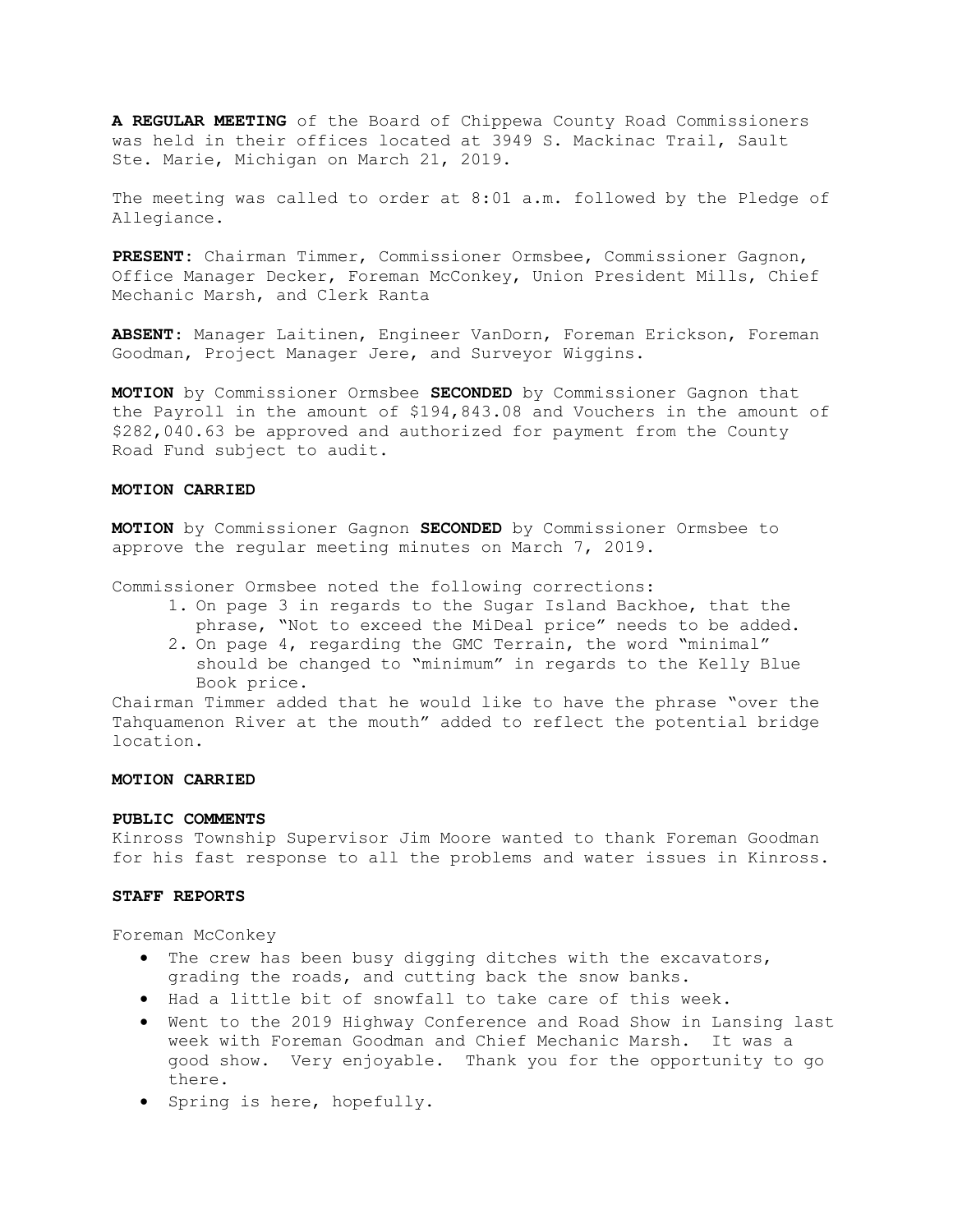## Union President Mills

No Report

## Office Manager Decker

- Audits are completed. Received the preliminary report yesterday.
- We have seven laptops running now with the payroll system and close to twenty people actively using them.
- Getting financials finalized for the month of February.

Chairman Timmer interjected a concern in regards to the MDOT audit that was discussed in Lansing. Discussion ensued.

 MERS end of year report shows that the Road Commission lost close to \$850,000 this past year.

Chief Mechanic Marsh

- Went to the 2019 Highway Conference and Road Show with Foreman Goodman and Foreman McConkey. It was very worthwhile. He appreciated the opportunity to attend.
- After discussion, it was decided not to sell Manager Laitinen's former vehicle, the GMC Terrain, but to keep it and use it as a back-up vehicle for the parts person. The parts vehicle currently has over 100,000 miles on it.
- The rental backhoe on Sugar Island is doing well.
- There was a need to rent a second backhoe. Fabick Cat in Marquette was able to rent us a CAT420 to use.
- The shop is busy. Working on the JCB Sugar Island backhoe.
- · Busy summer forecasted.
- Graders are running every day. Having problems getting parts for the CASE grader which is only four years old. Discussion ensued.

# MANAGER'S REPORT

## NEW BUSINESS

- Chairman Timmer noted a concern for the condition of Lakeshore Drive. Payne and Dolan are responsible for the maintenance on this road during the winter construction zone. He would like them to be contacted and work done on the road to prevent future issues. Chairman Timmer also suggested that signage be put in place to notify drivers of rough road. Discussion ensued.
- Resolution 2019-03 Marijuana Use or Possession on County Property

MOTION by Commissioner Ormsbee SECONDED by Commissioner Gagnon to pass Resolution 2019-03 in Support for adopting the Resolution 2019-03 Marijuana Use or Possession on County Property as well as adding it as a Board Policy.

#### MOTION CARRIED BY UNANIMOUS ROLL CALL VOTE